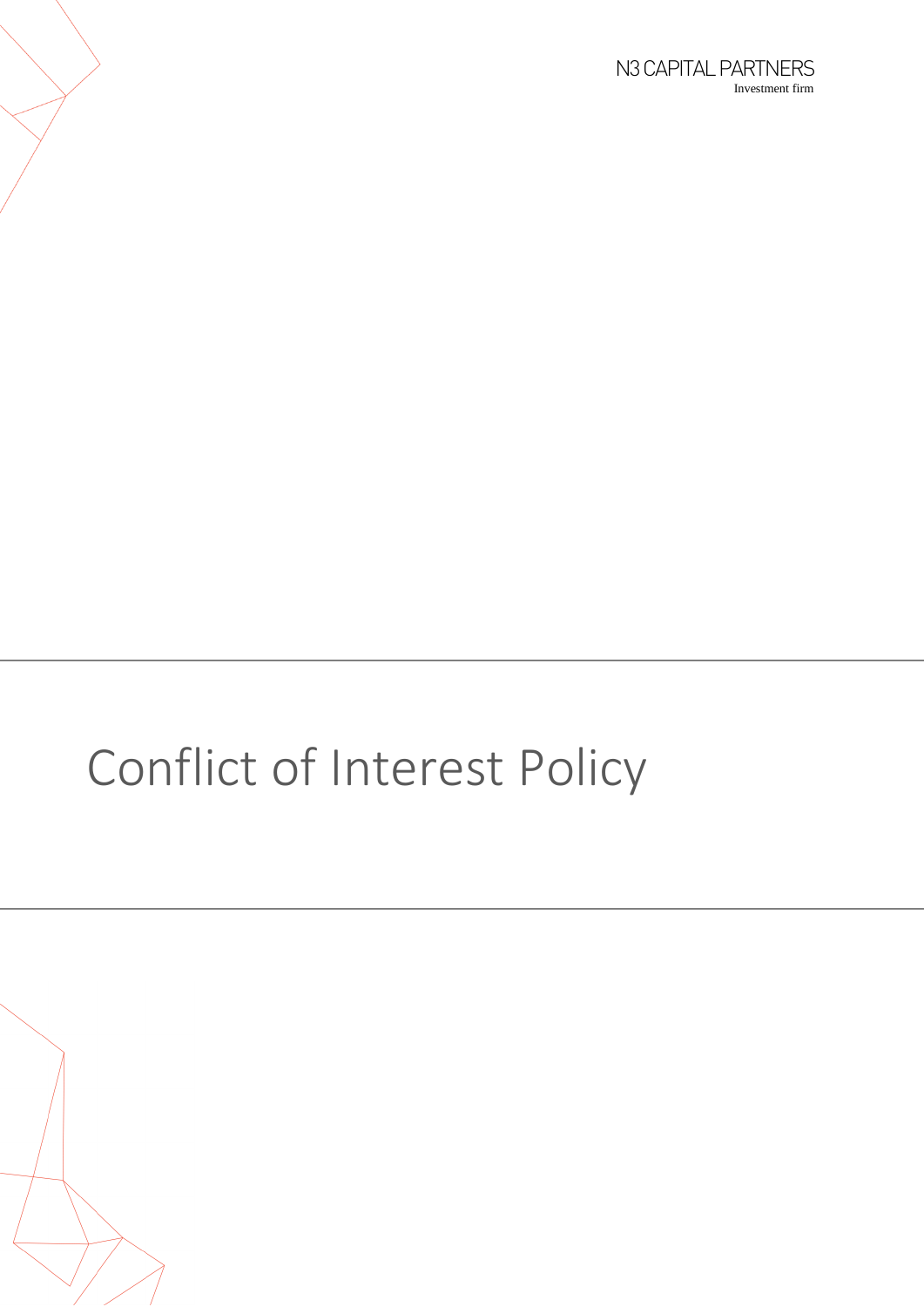#### Table of content:

| $\mathsf{L}$    |  |
|-----------------|--|
| $\mathbf{II}$ . |  |
| III.            |  |
| IV.             |  |
| V.              |  |
| VI.             |  |
| VII.            |  |
| VIII.           |  |
|                 |  |
|                 |  |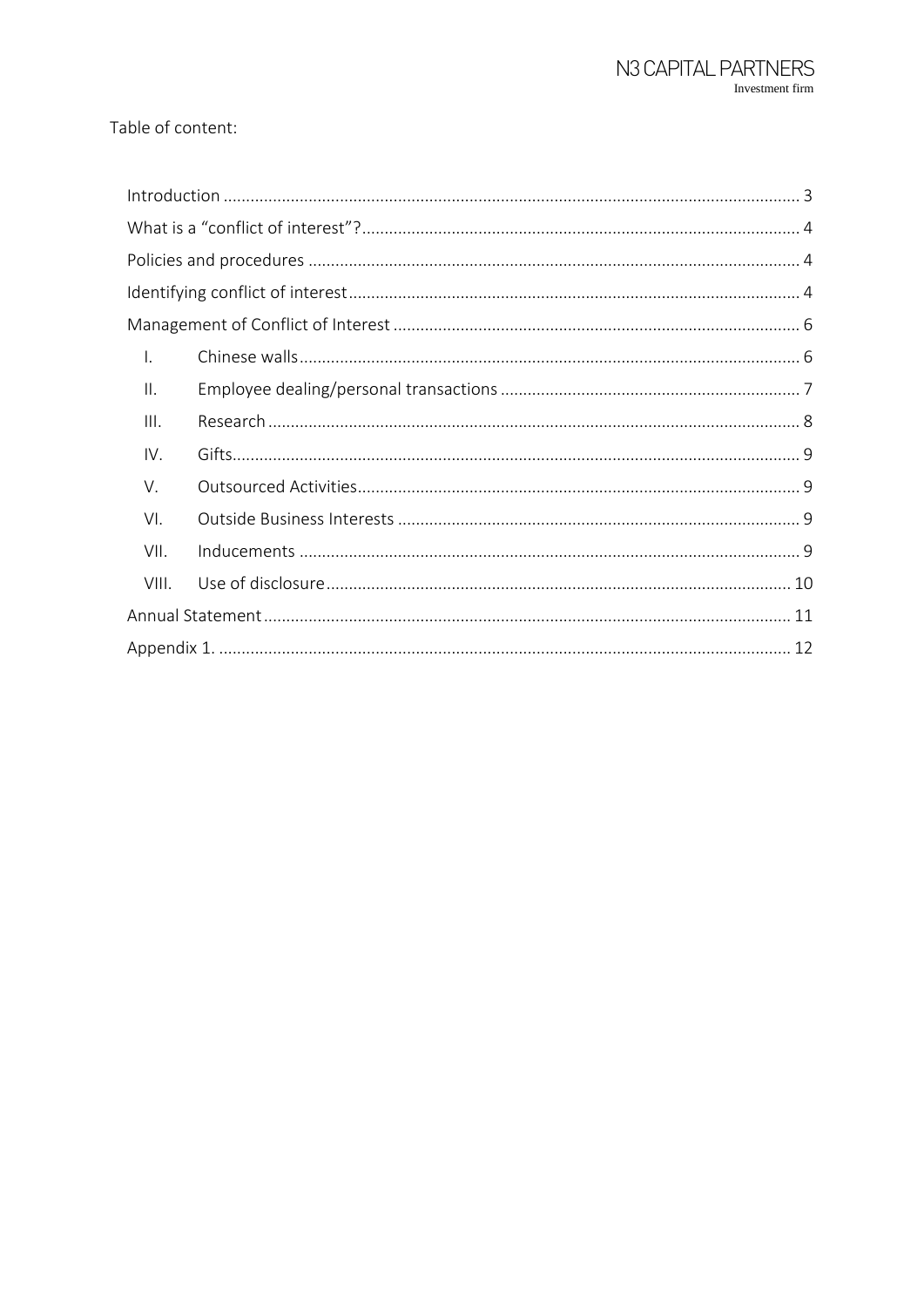## <span id="page-2-0"></span>Introduction

This document summarizes a policy which N3 Capital Partners have put in place under the Markets in Financial Instruments Directive ("MiFID") and Croatian Capital Market Act ("Act") to meet our obligations to maintain and operate effective organizational and administrative arrangements with a view to taking all reasonable steps to identify, monitor and manage conflicts of interest.

Additionally, "Conflict of Interest Policy" provides key information designed to enable the understanding of the measures we may take to safeguard our clients' interests and sets out how we:

- identify circumstances which may give rise to conflicts of interest entailing a material risk of damage to our clients' interests;
- establish appropriate mechanisms and systems to manage those conflicts;
- maintain systems designed to prevent actual damage to our clients' interests through any identified conflicts.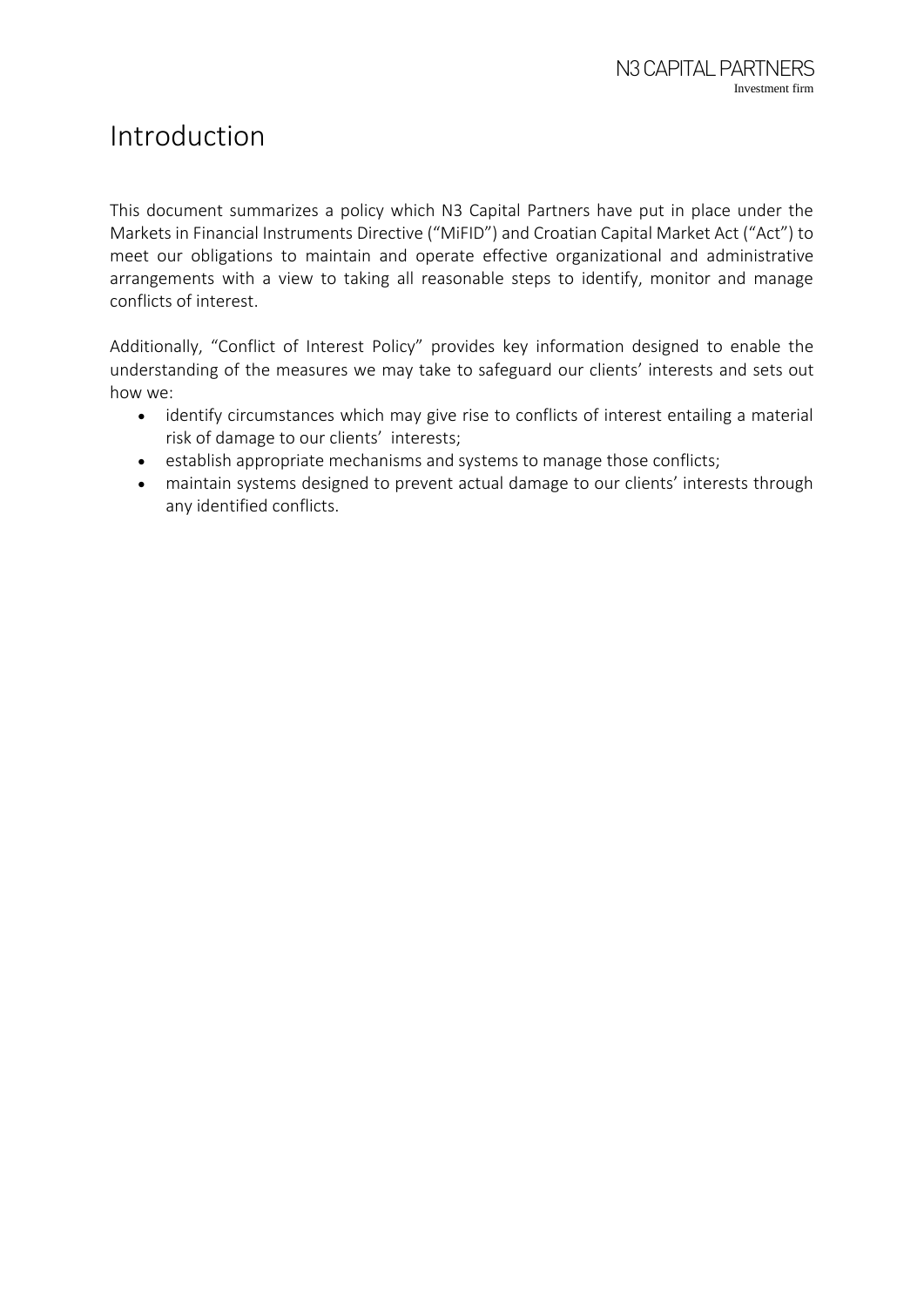# <span id="page-3-0"></span>What is a "conflict of interest"?

A conflict of interest is a conflict that arises, in any area of our business, in the course of providing our clients with a service which may benefit N3 Capital Partners (or another client for whom we are acting) whilst potentially materially damaging clients' interests where we owe a duty.

Conflict of interest may arise where N3 Capital Partners (or anyone connected to us including an affiliate):

- are likely to make a financial gain (or avoid a loss) at clients expense;
- are interested in the outcome of the service provided to the client where N3 Capital Partners interests are distinct from the clients' interests;
- have a financial or other incentive to favor the interests of one client over another;
- carry on the same business as the client; or
- receive money, goods or services from a third party in relation to services provided to the client other than standard fees or commissions.

# <span id="page-3-1"></span>Policies and procedures

In order to meet our regulatory obligations in relation to conflicts of interest and to successfully manage potential conflicts arising, we established this Policy with the accompanying procedures which include:

- identification of the circumstances which may give rise to conflicts of interest entailing a material risk of damage to clients' interests;
- establishing appropriate mechanisms and systems to deal with those conflicts; and
- maintaining those systems in order to prevent actual damage to clients' interests through the identified conflicts.

A conflict of interest can arise during the course of business with any of our clients when that business involves the provision of a MiFID and Capital Market Act investment service or activity to a client.

The rules, procedures and concepts of this Policy on preventing and managing conflicts of interest apply regardless of the type of client the service is being provided to, whether retail, professional or eligible counterparty.

## <span id="page-3-2"></span>Identifying conflict of interest

The conflicts of interest in our business can arise in two distinct situations:

1. A conflict of interest could arise when N3 Capital Partners provides services to its clients. Specifically, this can happen between any relevant person (definition of relevant person could be found in our "Conflict of Interest Policy") and a client.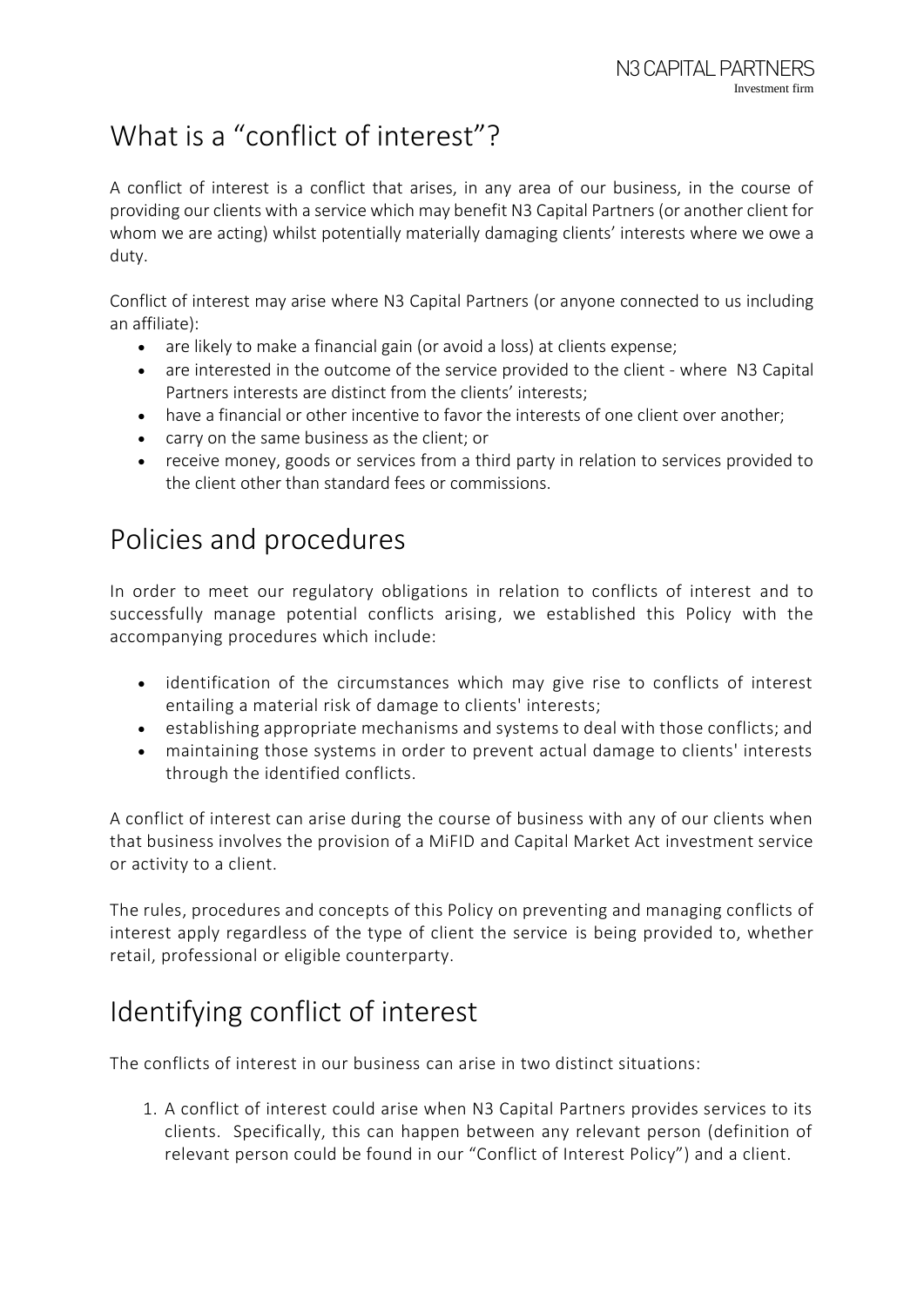2. Additionally, a conflict of interest could arise between two or more current clients to whom N3 Capital Partners provides services.

A "relevant person", in relation to N3 Capital Partners, means any of the following:

- a. a director, partner or equivalent or manager of the firm;
- b. an employee of the firm, as well as any natural person whose services are placed at the disposal and under the control of the firm and who is involved in the provision by the firm of investment services and activities; or
- c. a natural person who is directly involved in the provision of services to the investment firm or to its tied agent under an outsourcing arrangement for the purpose of the provision by the firm of investment services and activities. In this context, the reference to "partner" means a partner of a partnership and does not include joint venture partners. Where a relevant person is our outsourcee, we will ensure that these persons are also compliant with this Policy by making it a condition of the Outsourcing Agreement that the third party must comply with the MiFID and Capital Market Act on preventing and managing conflicts of interest. Also all the outsources are subject to annual risk and compliance control.

Examples of above mentioned conflict of interests may include following situations where N3 Capital Partners or a relevant person:

- o is likely to make a financial gain, or avoid a financial loss at the expense of the client;
- o has an interest in the outcome of a service provided to the client or of a transaction carried out on behalf of the client, which is distinct from the client's interest in that outcome;
- o has a financial or other incentive to favor the interest of another client or group of clients over the interest of the client;
- o carries on the same business as the client;
- o receives or will receive from a person other than a client an inducement in relation to a service provided to the client, in the form of money, goods or services, other than the standard or commission or fee for that service.
- o additionally: where N3 Capital Partners is likely to gain a benefit from a particular situation, there will not necessarily be a conflict of interest unless the client could also suffer a related disadvantage
- o also, where one of N3 Capital Partners clients stands to make a financial gain or avoid a financial loss in a particular situation, there will not necessarily be a conflict of interest unless there is also a related possible financial loss to another client which occurs at the same time.

A conflict of interest may arise in any area of our business and across all departments.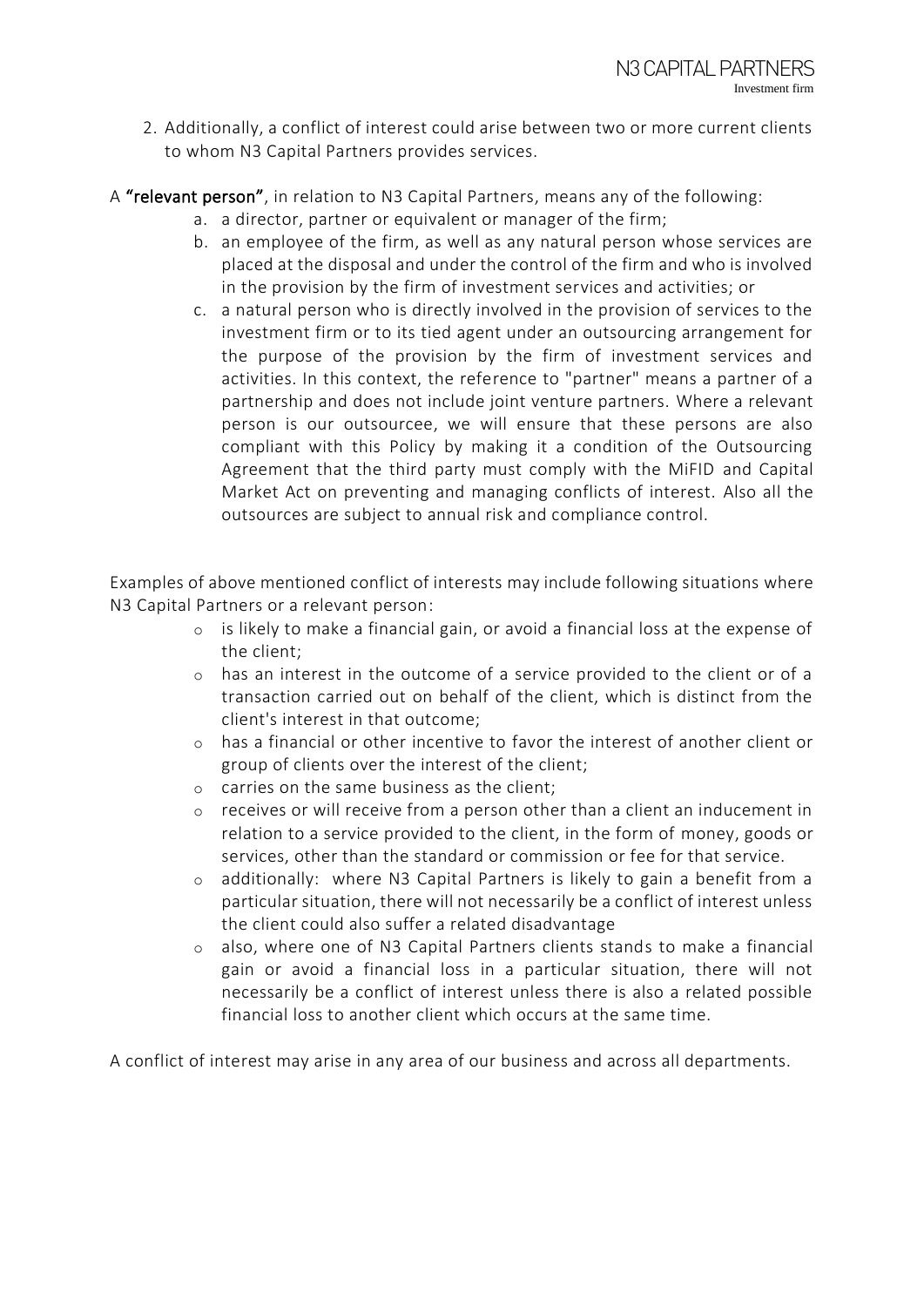## <span id="page-5-0"></span>Management of Conflict of Interest

A combination of the following principles is put in place to manage and avoid conflicts of interest:

- 1. N3 Capital Partners and all the relevant persons are obliged to comply with this Policy and to try to avoid conflict of interest if possible. If that is not possible, one should comply with appropriate procedures
- 2. We have established procedures (such as Chinese walls, employee dealing etc) to prevent and control the exchange of information between relevant persons engaging in activities with potential of conflict of interest where the exchange of information may harm the interests of one or more clients;
- 3. We established separate supervision of relevant persons whose principal functions involve carrying out activities on behalf of, or providing services to, clients whose interests may conflict, or who otherwise represent different interests that may conflict, including those of the firm;
- 4. We removed any direct link between the remuneration of relevant persons principally engaged in one activity and the remuneration of, or revenues generated by, different relevant persons principally engaged in another activity where a conflict of interest may arise in relation to those activities;
- 5. We established measures to prevent and limit any person from exercising inappropriate influence over the way in which a relevant person carries out investment or ancillary services or activities;
- 6. We established measures to prevent and control the simultaneous or sequential involvement of a relevant person in separate investment or ancillary services or activities where such involvement may impair the proper management of conflicts of interest;

<span id="page-5-1"></span>Our conflict management includes following measures and procedures:

#### I. Chinese walls

We use Chinese Walls to segregate confidential and material information obtained from clients. Where we use Chinese Walls, we also use management structures that support these restrictions on the flow of information, and we monitor to ensure that the information does not flow from one side of the Chinese Wall to the other unless a member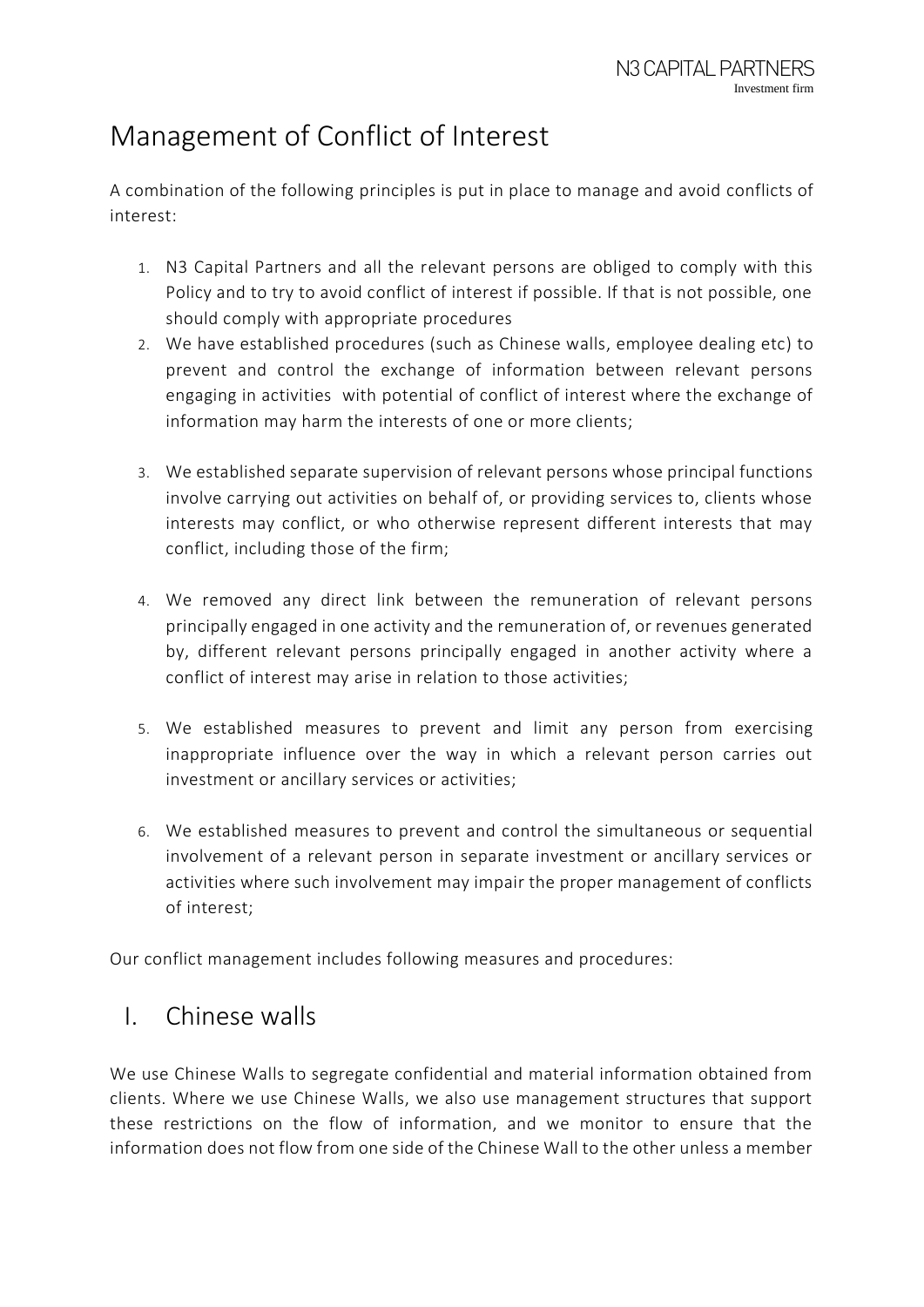of staff is formally brought over the wall in accordance with our internal procedures (see "Chinese Wall Policy")

#### <span id="page-6-0"></span>II. Employee dealing/personal transactions

We operate a Personal Transactions Policy (see "Personal Transaction Policy") that requires all staff to disclose accounts held with external brokers and for securities placed on "Restricted list" approved prior to trading. This helps to ensure that trading does not occur in securities that are restricted or may conflict with responsibilities to our clients.

A "personal transaction" is a trade in a designated investment effected by or on behalf of a relevant person which meets at least one of the following criteria:

- that relevant person is acting outside the scope of the activities he/she carries out in that capacity;
- the trade is carried out for the account of any of the following persons:
	- o the relevant person;
	- o any person with whom he has a family relationship, or with whom he has close links;
	- o a person whose relationship with the relevant person is such that the relevant person has a direct or indirect material interest in the outcome of the trade, other than a fee or commission for the execution of the trade.

Personal transactions policy aims at preventing relevant persons carrying out the activities when:

- they are involved in activities which may give rise to a conflict of interest; or
- they have access to inside information or to other confidential information relating to clients, or transactions with or for clients, by virtue of an activity carried out by that relevant person on behalf of N3 Capital Partners

Additionally to the "Personal Transactions Policy" we established "Market Abuse Policy" which regulates personal transactions and inside information trading.

"Inside information" is an information of a precise nature which has not been made public, relating, directly or indirectly, to one or more issuers of financial instruments or to one or more financial instruments and which, if it were made public, would be likely to have a significant effect on prices of those financial instruments or on the price of related derivative financial instruments.

"Personal transactions Policy" and "Market Abuse Policy" identify the list of prohibited activities which includes:

1) entering into a "personal transaction" which meets at least one of the following criteria: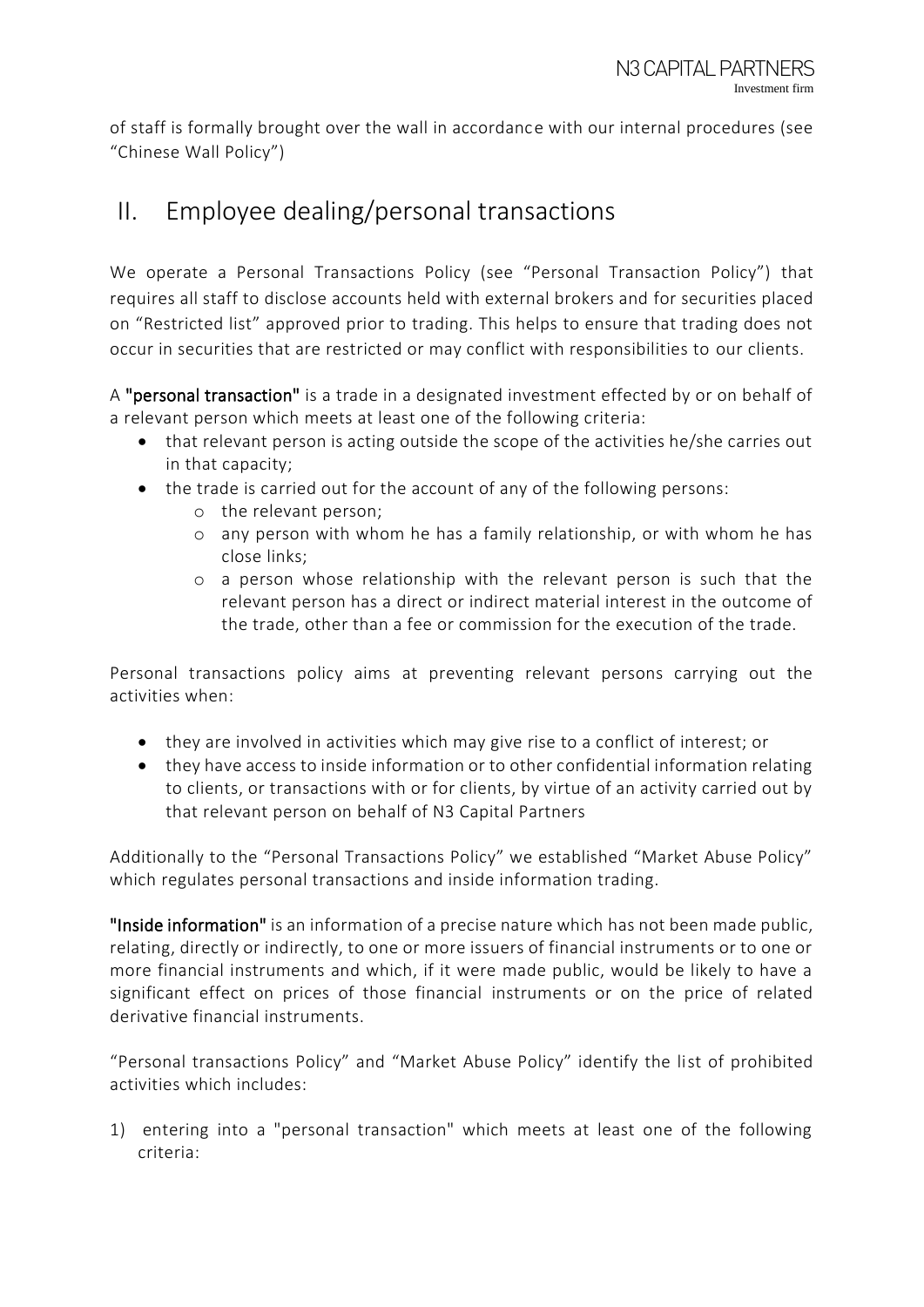- a. that person is prohibited from entering into it under the EU Market Abuse Directive ("MAD");
- b. it involves the misuse or improper disclosure of that confidential information;
- c. it conflicts or is likely to conflict with an obligation under the regulatory system or under MiFID or Capital Market Act
- 2) advising or procuring, other than in the proper course of his employment or contract for services, any other person to enter into a transaction in designated investments which, if a personal transaction of the relevant person, would be covered by above mentioned;
- 3) without prejudice to the prohibition contained in MAD preventing a person from disclosing inside information to any other person unless such disclosure is made in the normal course of the exercise of his employment, profession or duties, disclosing, other than in the normal course of his employment or contract for services, any information or opinion to any other person if the relevant person knows, or reasonably ought to know, that as a result of that disclosure that other person will or would be likely to take either of the following steps:
	- a. to enter into a transaction in designated investments which, if a personal transaction of the relevant person would be covered by (1) above;
	- b. to advise or procure another person to enter into such a transaction.

The restrictions from above mentioned policies do not apply to:

- 1. personal transactions carried out under a discretionary portfolio management service where there is no prior communication in connection with the transaction between the portfolio manager and the relevant person or other person for whose account the transaction is executed; and
- 2. personal transactions in UCITS or units in equivalent collective investment schemes, where the relevant person and any other person for whose account the transactions are carried out are not involved in the management of the scheme.
- N3 Capital Partners and its employees are obligated to ensure that:
- each relevant person is aware of the restrictions on personal transactions, and of the internal measures implemented in connection with personal transactions and disclosure;
- it is informed promptly of any personal transaction entered into by a relevant person, either by notification of that transaction or by procedures enabling us to identify such transactions; and
- a record is kept of the personal transaction notified to it or identified by it, including any authorization or prohibition in connection with such a transaction.

#### <span id="page-7-0"></span>III. Research

Our research is only provided to professional and eligible counterparty clients. Clients should review the research disclaimers that appear on our research. We endeavor to ensure that our research is clear, fair and not misleading. We disseminate all research simultaneously to clients and internally to ensure that staff cannot deal either for the firm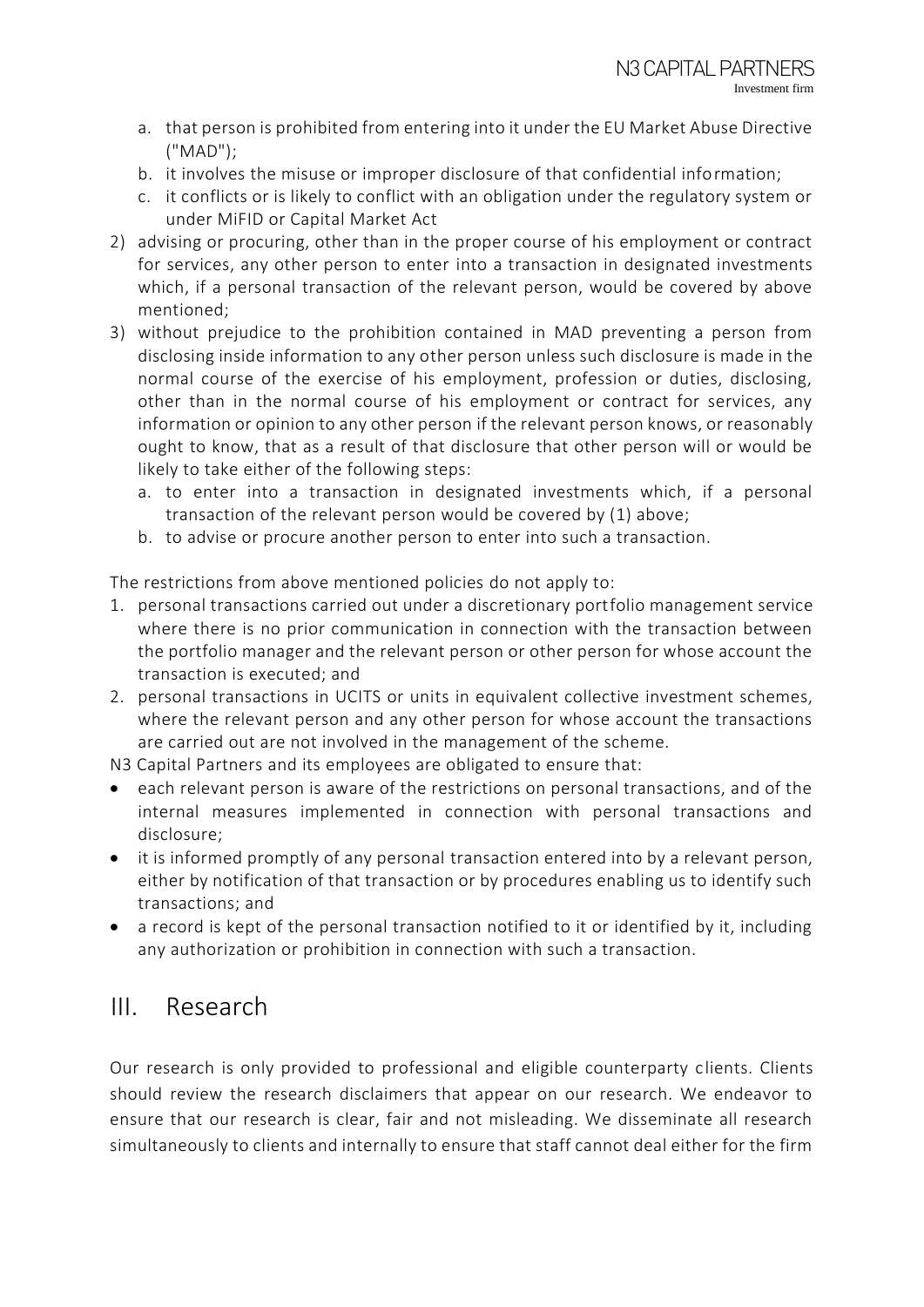or their clients ahead of a general research publication. Personal Account dealing is not permitted for at least an hour after the publication of a general research publication.

Where we produce or disseminate research or other information recommending or suggesting an investment strategy, which does not fall within the definition of "investment research" under MiFID or Capital Market Act, but which relates to one or several financial instruments admitted to trading on regulated markets or for which an application for trading has been made, or in respect of the issuers of such financial instruments, and which is intended for distribution to or likely to be accessible by a large number of persons or the public, these are to be clearly identified as a "marketing communication".

#### <span id="page-8-0"></span>IV. Gifts

We operate a policy with respect to gifts and inducements. All gifts and inducements, must be signed off by the Management Board. In addition, our Compliance Officer maintains a gifts and inducements log.

#### <span id="page-8-1"></span>V. Outsourced Activities

Regarding our outsourced activities, if they fall in the scope of MiFID related investment services, we will ensure that these persons are also compliant with this Policy by making it a condition of the Outsourcing Agreement that the third party must comply with the MiFID and Capital Market Act on preventing and managing conflicts of interest.

#### <span id="page-8-2"></span>VI. Outside Business Interests

Our employees are prohibited from having external business interests that conflict with the firms' interest or the interests of our clients, or both, unless approval is granted by the Management board.

We provide training to staff on conflicts of interest and its procedures for managing conflicts of interest. Where we do not consider that the structural methods of conflict management such as those highlighted are sufficient to manage a conflict, we may choose to disclose specific conflicts to clients and to ask for their informed consent to continue to act notwithstanding the existence of any such conflict.

#### <span id="page-8-3"></span>VII. Inducements

We will only make or receive payment of a fee, commission or non-monetary benefit to a third party, or a person acting on behalf of a third party, in connection with the MiFID investment services and activities.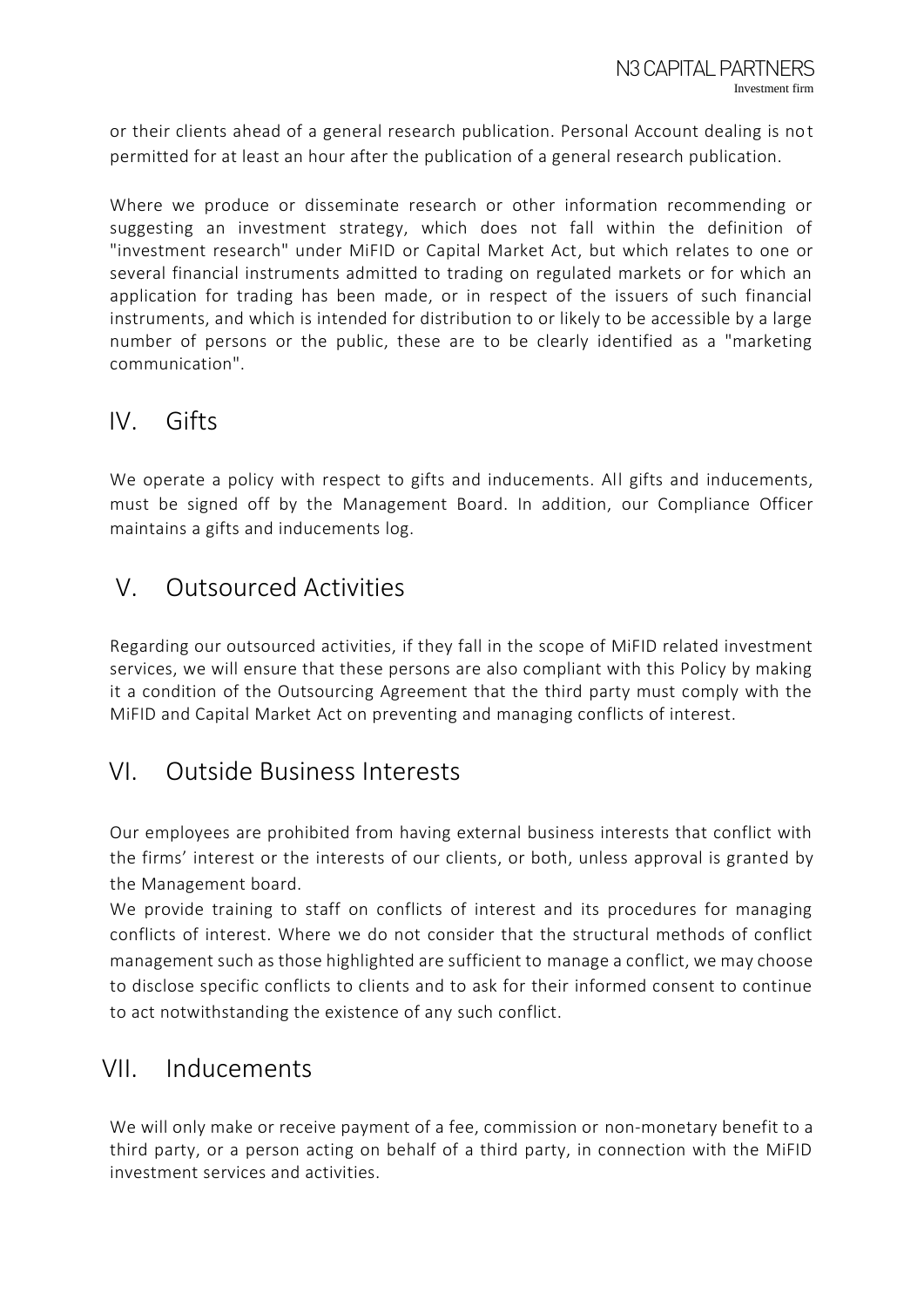If a fee, commission, monetary or non-monetary benefits received from third parties constitute as inducement, those payments or benefits can be received and passed onto clients but cannot be received and retained by N3 Capital Partners. Furthermore, clients need to be accurately and, where relevant, periodically informed about all the fees, commissions and benefits the firm has received in connection with the investment services provided.

All fees, commissions or non-monetary benefits by N3 Capital Partners (or any relevant person) to a third party (or a person acting on behalf of a third party) are prohibited unless all three of the following conditions can be met (or the fee, commission or non-monetary benefit falls within mentioned below):

- the existence, nature and amount of the fee, commission or non-monetary benefit, or, where the amount cannot be ascertained, the method of calculating that amount, is clearly disclosed to the client, in a manner that is comprehensive, accurate and understandable, prior to the provision of the service;
- the payment of the fee or commission, or the provision of the non-monetary benefit, is designed to enhance the quality of the service to the client ; and
- it does not impair our duty to act in the client's best interests.

We may disclose the "essential arrangements" relating to the fee, commission or nonmonetary benefit in summary form to the client, in which case it must also inform the client that it will provide further detail upon request. Summary disclosure must provide adequate information to enable the client to relate the disclosure to the particular service being provided to him, or to the products to which the service relates, to make an informed decision whether to proceed with the service and whether to ask for fuller information on the fee, commission or non-monetary benefit.

The following "inducements" are also acceptable:

- o a fee, commission or non-monetary benefit paid or provided to or by our client, or a person acting on behalf of that client; and
- o proper fees which:
	- enable or are necessary for the provision of our investment services, such as custody costs, settlement and exchange fees, regulatory levies or legal fees; and
	- which, by their nature, cannot give rise to conflicts with our duties to act honestly, fairly and professionally in accordance with the best interests of its clients

#### <span id="page-9-0"></span>VIII. Use of disclosure

Where we cannot ensure that conflict of interest can be managed though our procedures, we will disclose it.

Disclosure in this situation must be:

- a clear indication of the general nature and/or sources of conflicts of interest;
- made in a durable medium before undertaking business for the client; and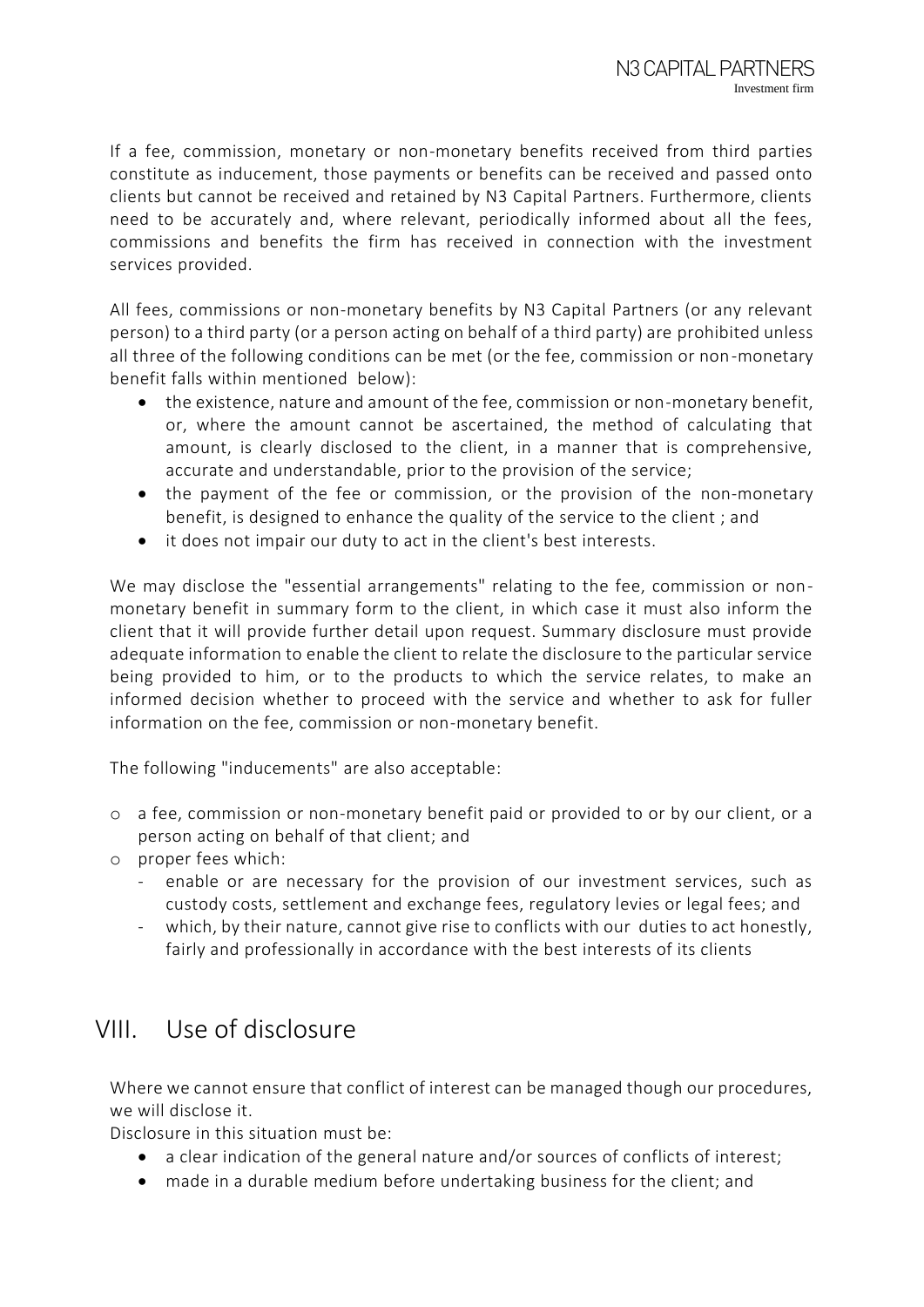including sufficient detail, taking into account the nature of the client, to enable that client to make an informed decision with respect to the service in the context of which the conflict of interest arises.

Durable medium means:

- paper; or
- any instrument which enables the recipient to store information addressed personally to him in a way accessible for future reference for a period of time adequate for the purposes of the information and which allows the unchanged reproduction of the information stored

## <span id="page-10-0"></span>Annual Statement

All employees sign an "Annual Statement" at least annually. This disclosure contains a description of any relationships, personal transactions, positions employees hold (volunteer or otherwise), or circumstances that they believe could contribute to a conflict of interest arising (see Appendix 1).

Zagreb, July 4, 2014

N3 Capital Partners d.o.o. Damir Čukman, President of the Management Board Maja Bešević Vlajo, Member of the Management Board